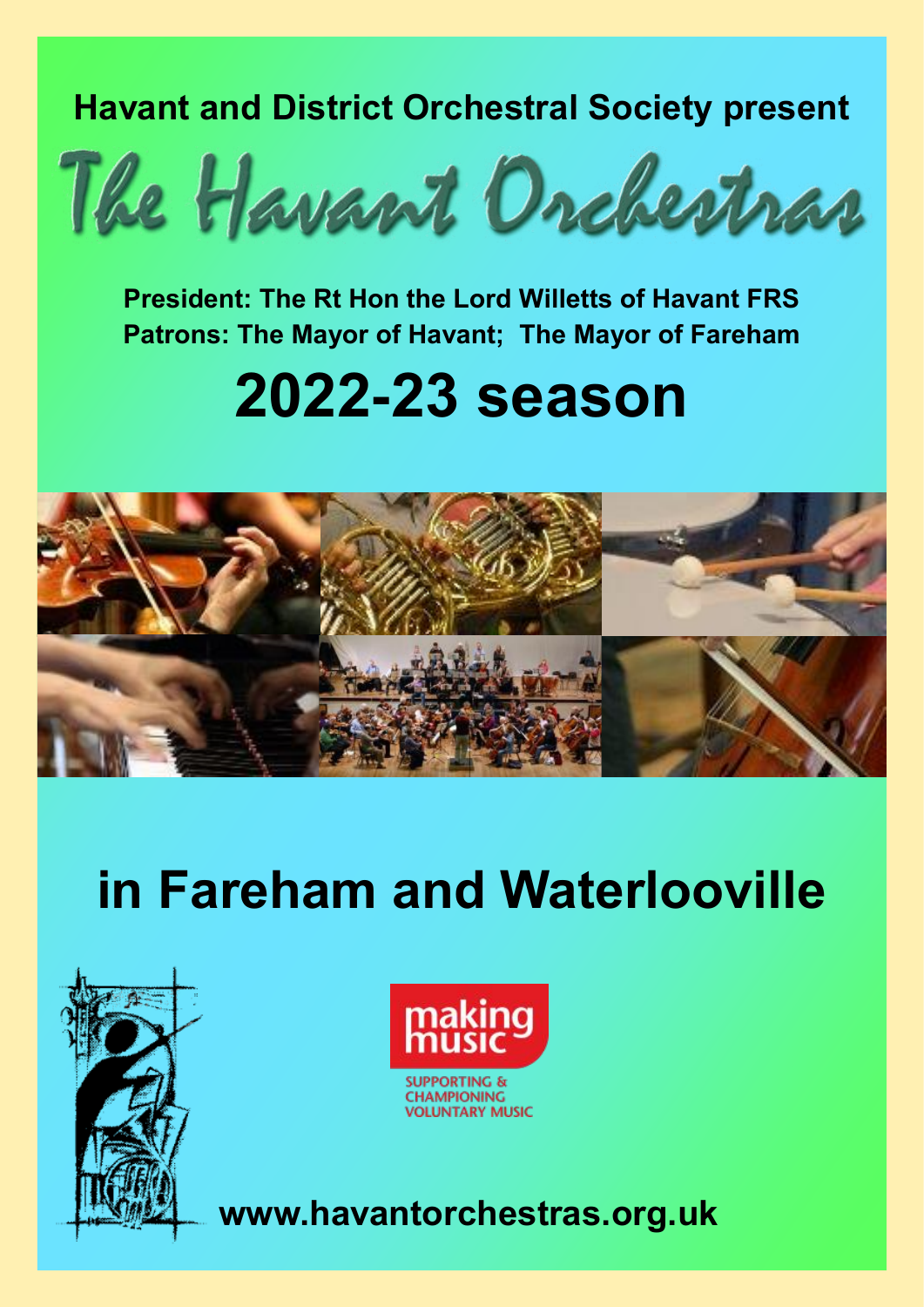# **Welcome to the 2022-23 season of the Havant Orchestras!**

If you haven't recently experienced the thrill of attending a live orchestral concert with your friends and neighbours, here is your chance!

The two Havant Orchestras enable talented local players to get together to create high quality performances for the local community at affordable prices, working with outstanding soloists, including familiar local musicians, up-and-coming new talent and established international performers.

**Havant Symphony Orchestra** (HSO) performs at **Oaklands Catholic School** in **Waterlooville**, an excellent venue for the power of a full symphony orchestra.



*Oaklands School Hall*

This season's HSO programme is a little different, aiming to be more attractive for potential new audience members after the disruption of recent years.

The winter concert includes the famous Bruch Violin Concerto No. 1 and the spring concert the



*Jonathan Butcher* **Musical Director, HSO**

even more famous Grieg Piano Concerto, and both are in the afternoon rather than the evening. Also, the winter and summer concerts both include a selection of popular shorter works instead of a traditional symphony.

**Havant Chamber Orchestra** (HCO) will be continuing to perform at **Holy Trinity Church** on West Street, Fareham, in order to remain convenient for local audience members after the closure of Ferneham Hall.

Their first concert is dedicated to HCO's memories of **Brian Howells**, HCO leader from 1997 to 2020, as a celebration of his huge contribution to the orchestra,



*Robin Browning* **Musical Director, HCO**

sadly cut short by Covid-19 in April 2020. The selected works are for strings or for small classical orchestra, and feature young soloists **Laura Rickard** (previously leader of Hampshire County Youth Orchestra) and **Elliott Perks**, in Mozart's Sinfonia Concertante for violin and viola.

The February concert features the return of outstanding horn player **Ben Goldscheider** in the Strauss Horn Concerto No. 1. Ben previously performed with HSO in 2019.

The May concert is a presentation by **Robin Browning** with HCO exploring Beethoven's "Pastoral" Symphony, as originally scheduled for the "Beethoven 250" celebrations in 2020.

Further changes may sometimes be necessary after programme details have gone to print. For the latest information, please visit our website:

**www.havantorchestras.org.uk**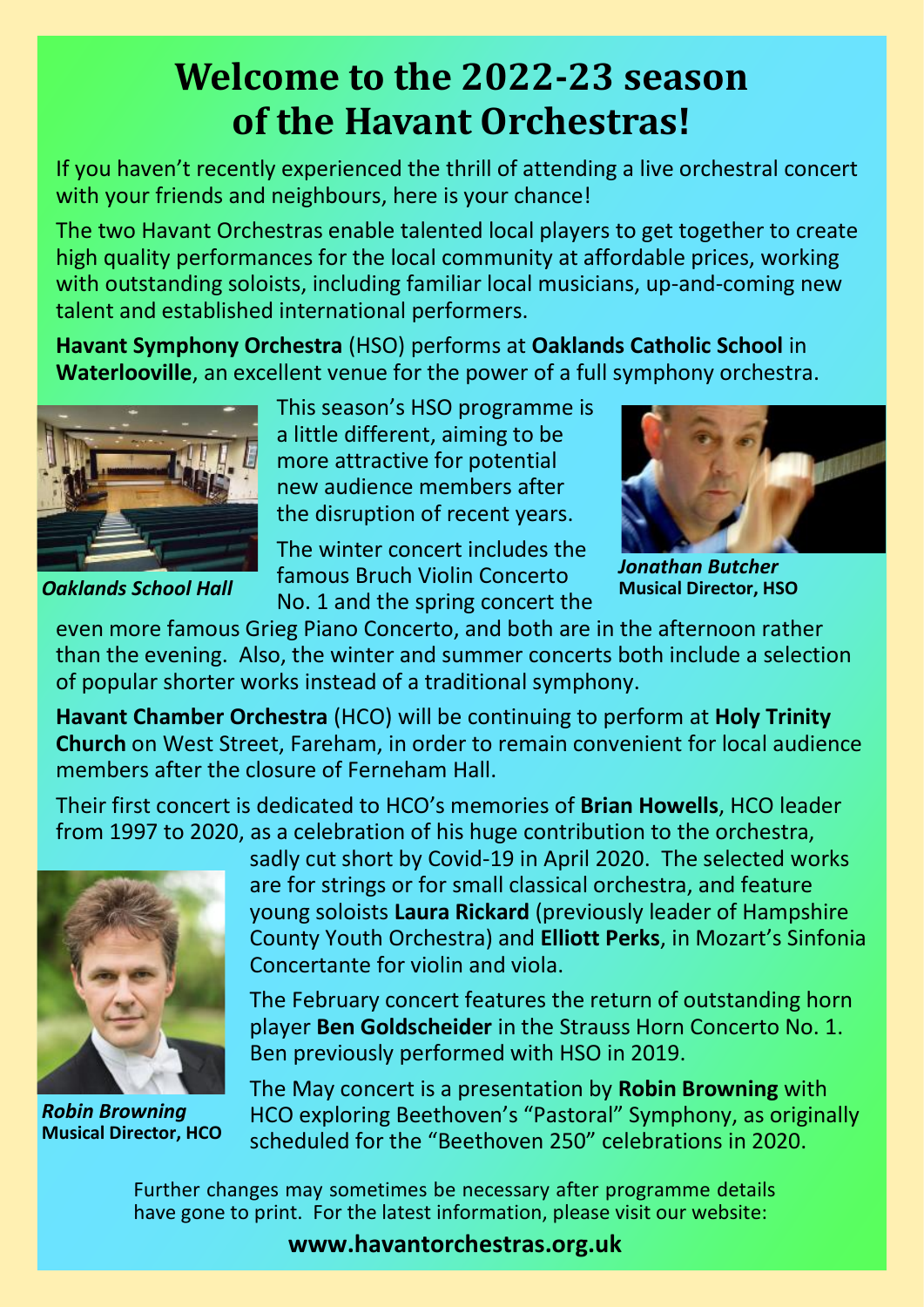

*Laura Rickard, Elliott Perks*

# **Holy Trinity Church, Fareham Saturday 15th October 2022, 7.30pm Havant Chamber Orchestra**

**Conductor: Robin Browning St. Paul's Suite <b>Holst Holst** Sinfonia Concertante in E flat, K364 **Mozart** *Soloists:* **Laura Rickard, Elliott Perks** Crisantemi **Puccini** Symphony No. 33 in B flat major, K319 **Mozart** *Strings and friends sharing music, some happy and some sad, to remember Brian Howells, HCO leader from 1997 to 2020, whose huge contribution to HCO was sadly cut short by Covid-19 in April 2020.*

# **Oaklands School, Waterlooville Saturday 10th December 2022, 2.30pm**

**Conductor: Jonathan Butcher** *Afternoon Concert: Winter Wonderland* **Overture "Carnival"** Nocturne (New Year music) **Finzi**  Violin Concerto No 1 in G minor **Bruch** *Soloist:* **Madeleine Pickering** Christmas Overture **Coleridge-Taylor Sleigh Ride** The Skaters' Waltz **Waldteufel** Sleeping Beauty Suite **Tchaikovsky** *Madeleine Pickering*





**Holy Trinity Church, Fareham Saturday 4th February 2023, 7.30pm Havant Chamber Orchestra Conductor: Robin Browning**

Overture, Scherzo and Finale **Schumann** Horn Concerto No. 1 **Richard Strauss** *Soloist:* **Ben Goldscheider** Symphony No. 9, "Great" **Schubert** 

*Ben Goldscheider*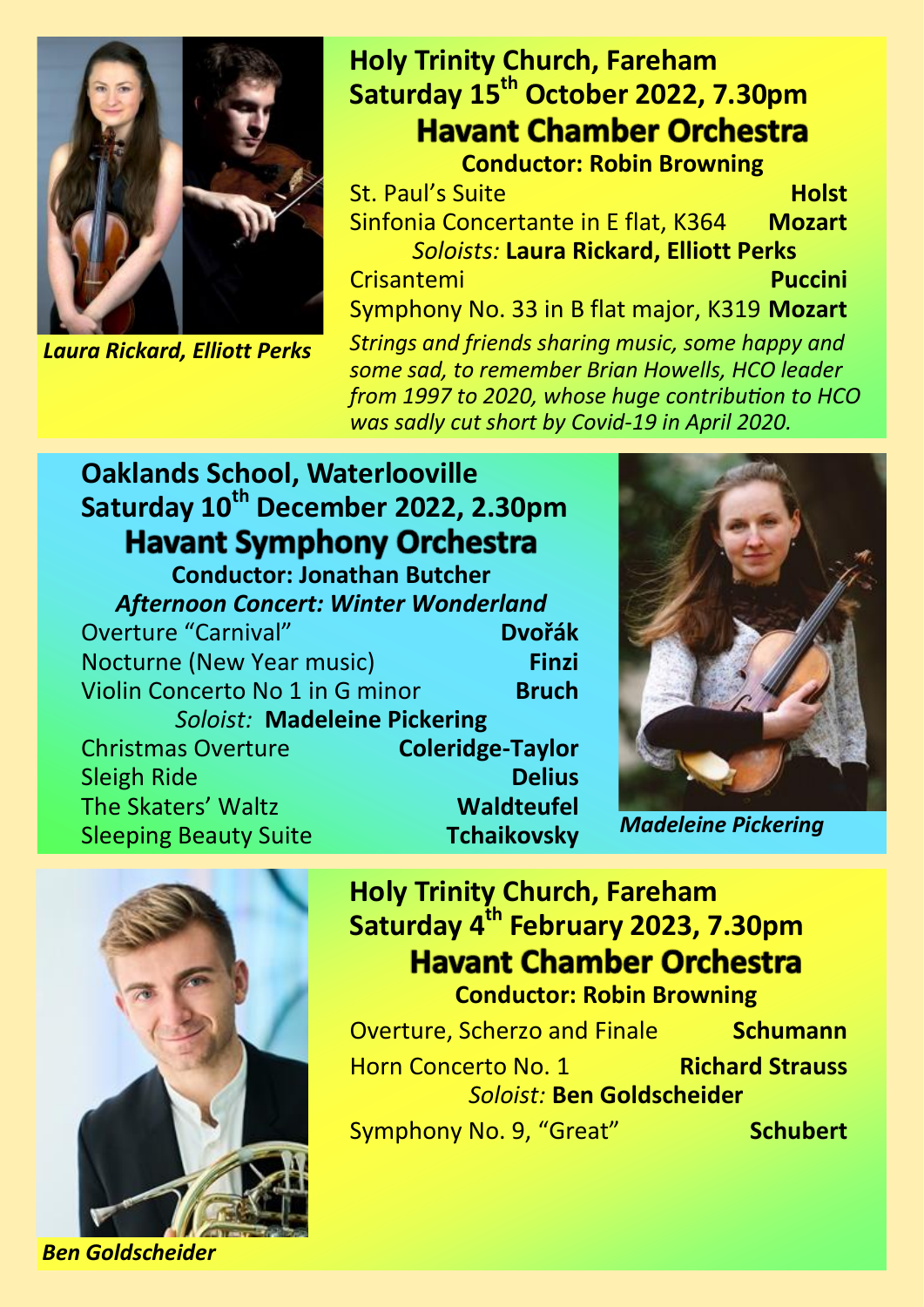**Oaklands School, Waterlooville Sunday 26th March 2023, 2.30pm Havant Symphony Orchestra Conductor: Jonathan Butcher** *Afternoon Spring Concert* Overture "Poet and Peasant" **Suppé** Piano Concerto in A minor **Grieg** *Soloist:* **Florian Mitrea** Karelia Suite **Sibelius**

Symphony No. 2 in B minor **Borodin** 



*Florian Mitrea*



# **Holy Trinity Church, Fareham Saturday 20th May 2023, 7.30pm Havant Chamber Orchestra**

**Conductor: Robin Browning** *Exploring Beethoven*

Overture "Coriolan" **Beethoven** Symphony No. 6 in F, "Pastoral" **Beethoven**

*Robin Browning takes HCO on an exploration of Beethoven's "Pastoral" Symphony, illustrated by orchestral excerpts and concluding with a full performance.*

### **Oaklands School, Waterlooville Saturday 8th July 2023, 7.30pm Havant Symphony Orchestra Conductor: Jonathan Butcher**

*Summer Evening "Last Night …" Concert* **Tam O'Shanter Overture Arnold Sea Pictures Elgar** *Soloist:* **Janice Watson**

Suite "Summer Days" **Coates** Bacchanale from "Samson and Delilah" **Saint-Saëns** Tales from the Vienna Woods **Johann Strauss Jr** Fantasia on British Sea Songs **Wood/Arne** arr. **Sargent** Pomp and Circumstance March No. 1 **Elgar** Jerusalem **Parry**



*Janice Watson*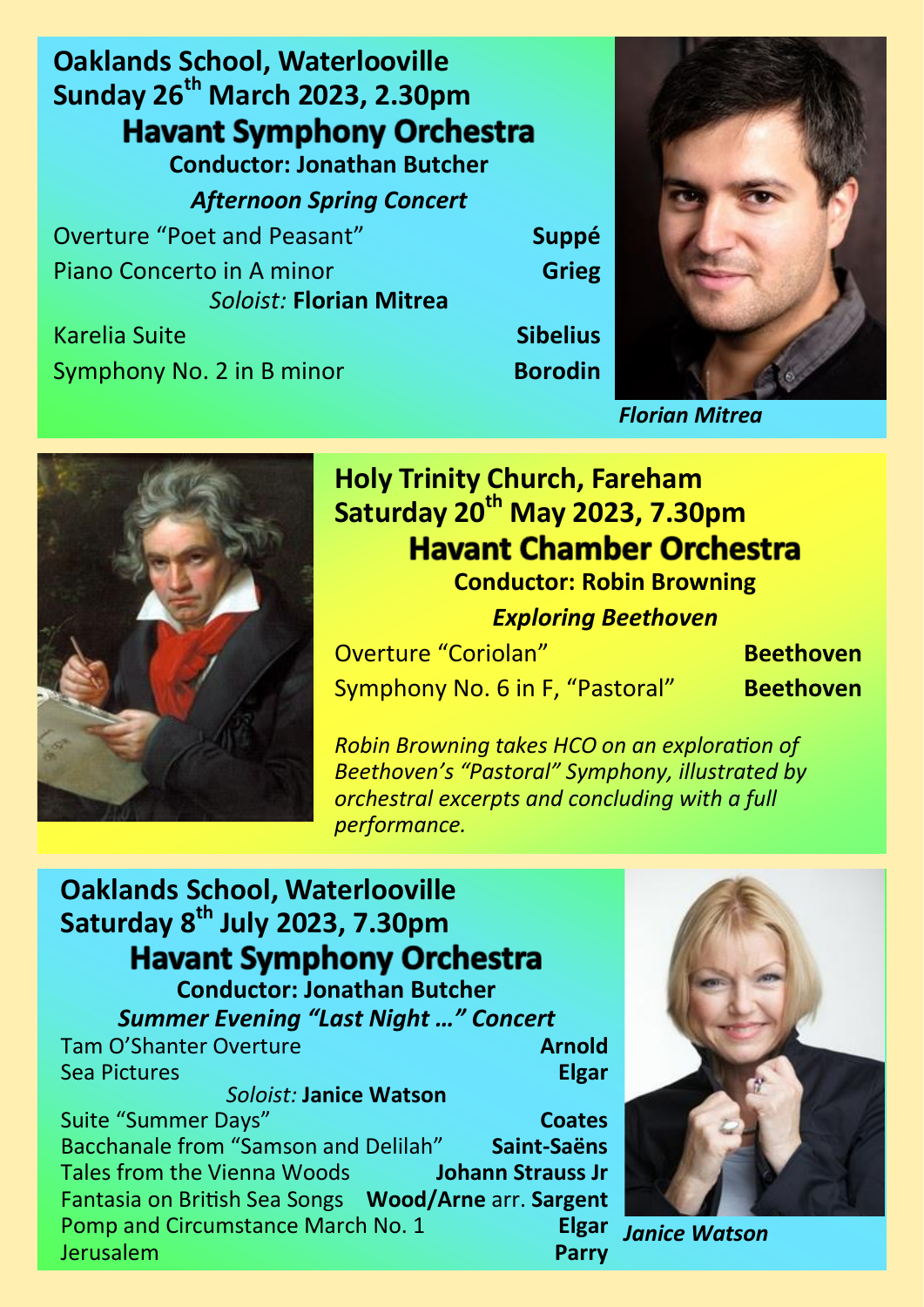| <b>Ticket Prices</b>      | <b>HCO, Holy Trinity Church</b> |                           |                                      | <b>HSO, Oaklands School</b> |                           |                           | HSO+HCO             |
|---------------------------|---------------------------------|---------------------------|--------------------------------------|-----------------------------|---------------------------|---------------------------|---------------------|
| <b>Price band</b><br>area | <b>Single</b><br>concert        | <b>Season</b><br>(3 only) | <b>Season</b><br>$(3 \text{ of } 6)$ | <b>Single</b><br>concert    | <b>Season</b><br>(3 only) | <b>Season</b><br>(3 of 6) | <b>Both seasons</b> |
| W                         | £15.00                          | £39.00                    | £36.00                               | £18.00                      | £45.00                    | £42.00                    | £78.00              |
| $\boldsymbol{X}$          |                                 |                           |                                      | £16.00                      | £40.00                    | £37.00                    | £73.00              |
| Υ                         |                                 |                           |                                      | £12.00                      | £30.00                    | £28.00                    | £64.00              |
| Z                         |                                 |                           |                                      | £6.00                       | £16.00                    | £15.00                    | £51.00              |
| <b>Student</b>            | 50% discount on above prices    |                           |                                      |                             |                           |                           |                     |
| <b>Child</b>              | £1                              | £3                        | £3                                   | £1                          | £3                        | £3                        | £6                  |

**Student**: Current full-time student (or with future full-time place) but not eligible for Child rate. **Child**: Under 18, or age 18 and in Further Education (up to end of school year).

Separate season tickets are available for the three concerts at each venue, with a further price reduction ("3 of 6" prices) when season tickets are purchased for both venues, in which case the total price is in the last column.

#### **Seating plan for Holy Trinity Church Seating plan for Oaklands School**



Seat numbers read from left to right. All seats are on the flat and have the same price.

There are side aisles between seats 5/6 and 15/16. Within each row, seats 1 and 20 are unused to leave more space. Seats 6 and 15 in some rows (A, D, E, H, I, L) are unavailable because they are occupied by or positioned behind narrow pillars.

The seats in the church are wooden pews, so we suggest taking a cushion for comfort.



Seat numbers read from right to left. Within each row of the tiered seating, to provide more space, seat numbers 1, 13, 20 and 32 are not used.

Section Z is on the flat but has steps down to it. Disabled seating on the balcony with flat access is limited. Please indicate if required.

**Price W** Rows D – K, Seats 31–9

- **Price X** Rows A, B, C, Seats 24–9 Rows  $D - K$ , Seats 8-2 Rows L, M, Seats 31–2
- **Price Y** Rows A, B, C, Seats 31–25; 8–2 Rows N, O, Seats 31–2
- **Price Z** Rows AA BB, Seats 28–5